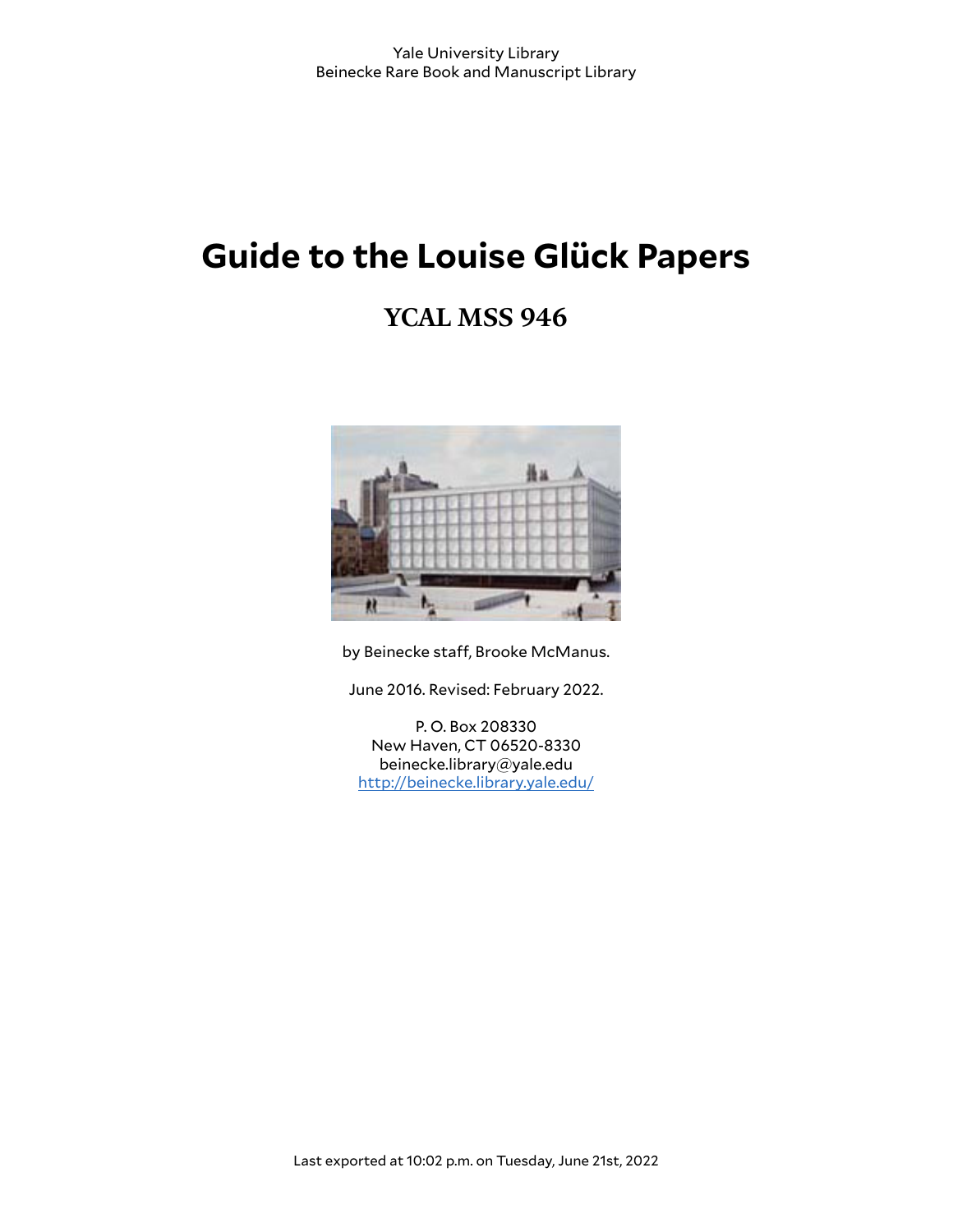# **Table of Contents**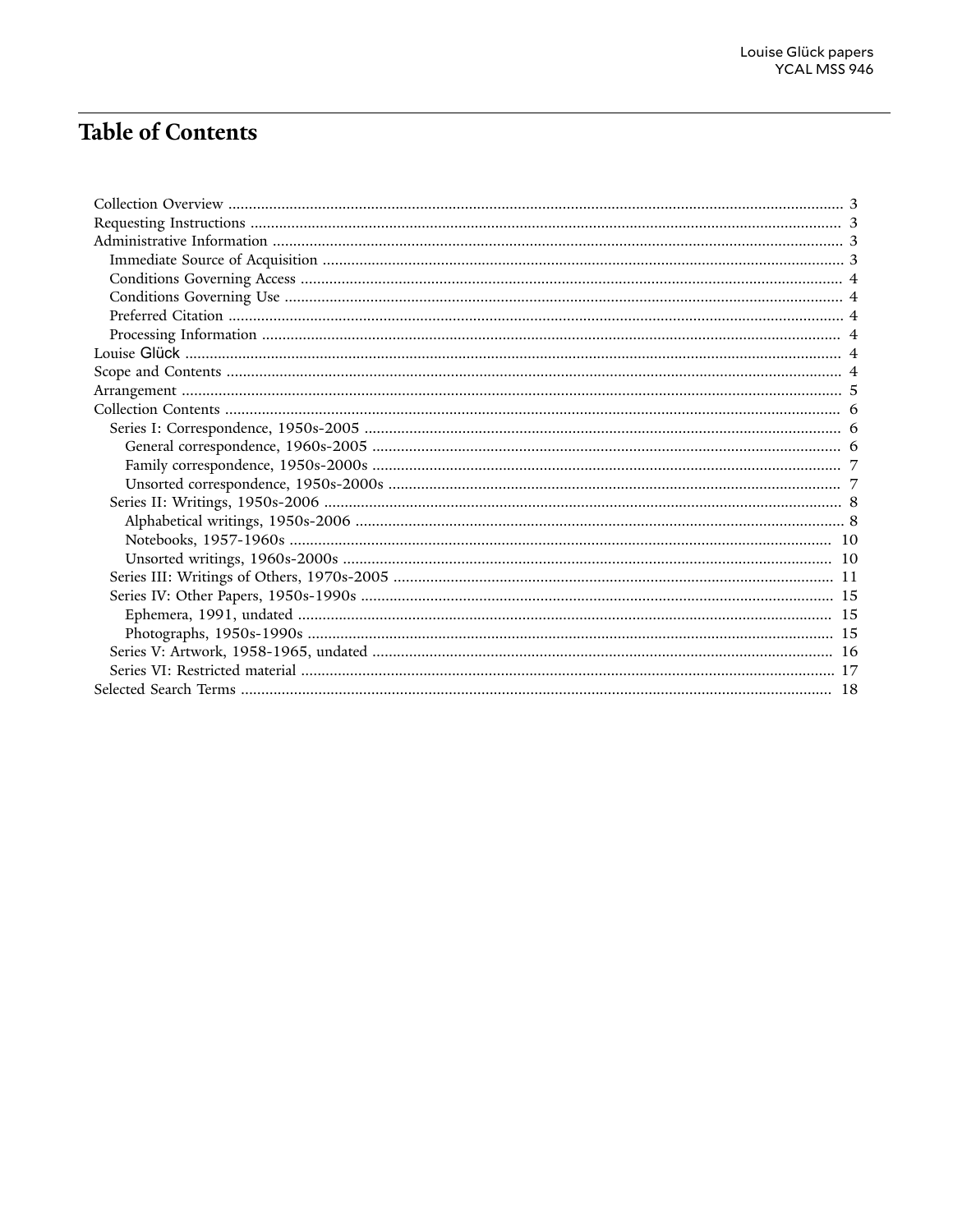## <span id="page-2-0"></span>**Collection Overview**

|                                  | <b>REPOSITORY:</b> Beinecke Rare Book and Manuscript Library<br>P.O. Box 208330<br>New Haven, CT 06520-8330<br>beinecke.library@yale.edu<br>http://beinecke.library.yale.edu/                                                                                                                                                                                                                                                                                                                                                                                                                                                                                                                                                                                                                |
|----------------------------------|----------------------------------------------------------------------------------------------------------------------------------------------------------------------------------------------------------------------------------------------------------------------------------------------------------------------------------------------------------------------------------------------------------------------------------------------------------------------------------------------------------------------------------------------------------------------------------------------------------------------------------------------------------------------------------------------------------------------------------------------------------------------------------------------|
| <b>CALL NUMBER: YCAL MSS 946</b> |                                                                                                                                                                                                                                                                                                                                                                                                                                                                                                                                                                                                                                                                                                                                                                                              |
|                                  | CREATOR: Glück, Louise, 1943-                                                                                                                                                                                                                                                                                                                                                                                                                                                                                                                                                                                                                                                                                                                                                                |
|                                  | <b>TITLE:</b> Louise Glück papers                                                                                                                                                                                                                                                                                                                                                                                                                                                                                                                                                                                                                                                                                                                                                            |
|                                  | <b>DATES: 1940-2017</b>                                                                                                                                                                                                                                                                                                                                                                                                                                                                                                                                                                                                                                                                                                                                                                      |
|                                  | PHYSICAL DESCRIPTION: 50.36 linear feet (53 boxes) + 8 art                                                                                                                                                                                                                                                                                                                                                                                                                                                                                                                                                                                                                                                                                                                                   |
| <b>LANGUAGE: English</b>         |                                                                                                                                                                                                                                                                                                                                                                                                                                                                                                                                                                                                                                                                                                                                                                                              |
|                                  | <b>SUMMARY:</b> The collection consists of correspondence, writings, notebooks, writings of<br>others, ephemera, photographs, and artwork documenting the life and work<br>of poet Louise Glück. Correspondence spans Glück's career and includes<br>poets Steven Berg, Robert Pinsky, C. K. Williams, and others, as well as family<br>correspondence. Writings include individual poems and drafts of collections<br>including Ararat, The Wild Iris, Meadowlands, Vita Nova, A Village Life, and<br>Faithful and Virtuous Night. Writings of others include works by numerous<br>writers including Steven Berg, Frank Bidart, Kathryn Davis, Robert Pinsky,<br>Claudia Rankine, Ellen Bryant Voigt, and C.K. Williams. Artwork includes oil<br>paintings and watercolors by Louise Glück. |
|                                  | <b>ONLINE FINDING AID:</b> To cite or bookmark this finding aid, please use the following link: https://<br>hdl.handle.net/10079/fa/beinecke.gluck                                                                                                                                                                                                                                                                                                                                                                                                                                                                                                                                                                                                                                           |

### <span id="page-2-1"></span>**Requesting Instructions**

To request items from this collection for use in the Beinecke Library reading room, please use the request links in the HTML version of this finding aid, available at <https://hdl.handle.net/10079/fa/beinecke.gluck>.

To order reproductions from this collection, please send an email with the call number, box number(s), and folder number(s) to [beinecke.images@yale.edu.](mailto:beinecke.images@yale.edu)

Key to the container abbreviations used in the PDF finding aid:

b. box

# <span id="page-2-2"></span>**Administrative Information**

# <span id="page-2-3"></span>**Immediate Source of Acquisition**

Purchased from Wylie Agency on the Edwin J. Beinecke Book Fund, 2008 and 2017.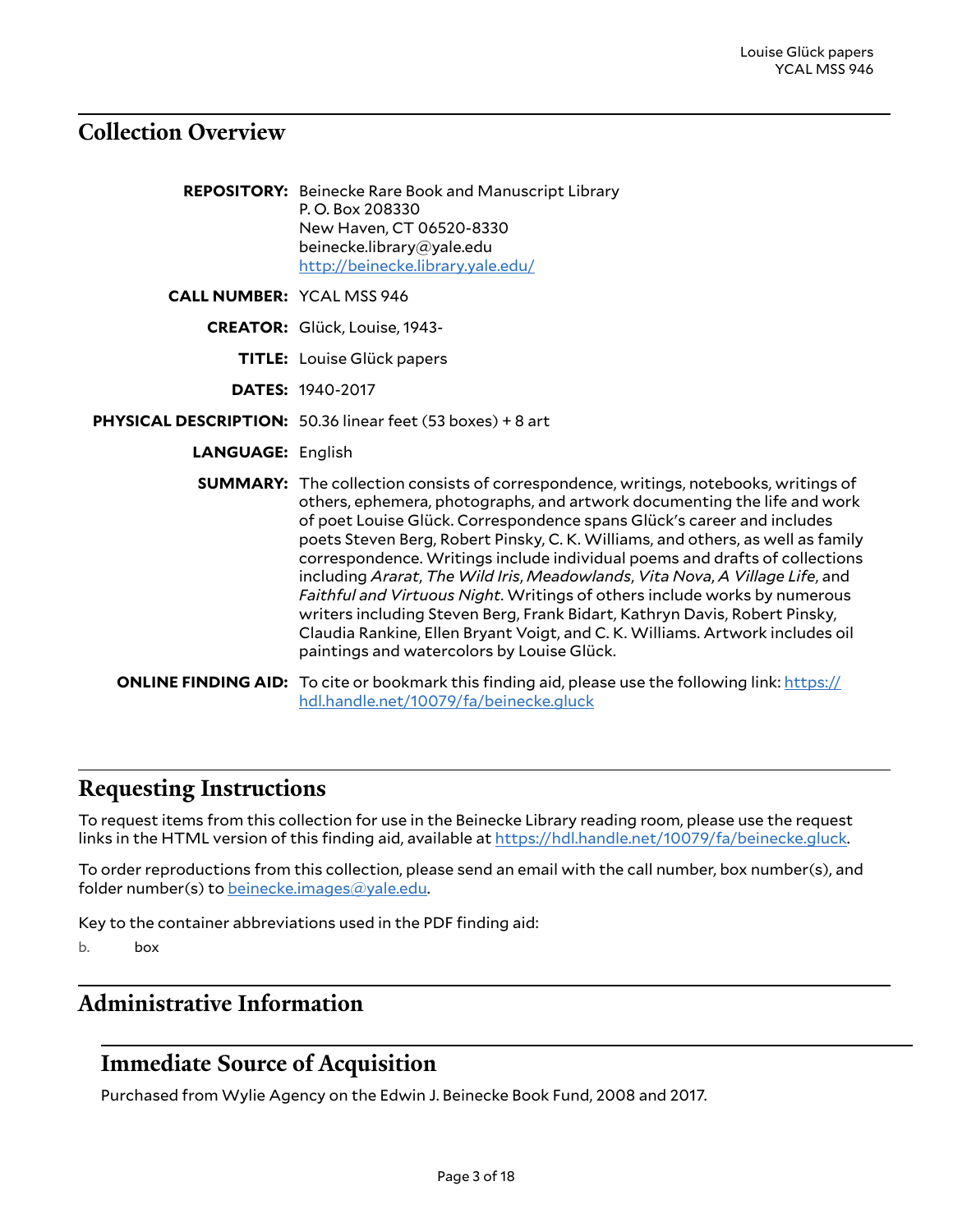# <span id="page-3-0"></span>**Conditions Governing Access**

The materials are open for research.

Box 59 (videocassette): Restricted fragile. Reference copies may be requested. Consult Access Services for further information.

Boxes 39, 60: Restricted until 2050. For further information consult the appropriate curator.

Box 61 (student works): Restricted until 2089. For further information consult the appropriate curator.

### <span id="page-3-1"></span>**Conditions Governing Use**

The Louise Glück Papers is the physical property of the Beinecke Rare Book and Manuscript Library, Yale University. Literary rights, including copyright, belong to the authors or their legal heirs and assigns. For further information, consult the appropriate curator.

# <span id="page-3-2"></span>**Preferred Citation**

Louise Glück Papers. Yale Collection of American Literature, Beinecke Rare Book and Manuscript Library.

# <span id="page-3-3"></span>**Processing Information**

Collections are processed to a variety of levels, depending on the work necessary to make them usable, their perceived research value, the availability of staff, competing priorities, and whether or not further accruals are expected. The library attempts to provide a basic level of preservation and access for all collections as they are acquired, and does more extensive processing of higher priority collections as time and resources permit.

This collection received a basic level of processing, including rehousing and minimal organization.

Information included in the Description of Papers note and Collection Contents section is drawn from information supplied with the collection and from an initial survey of the contents. Folder titles appearing in the contents list below are often based on those provided by the creator or previous custodian. Titles have not been verified against the contents of the folders in all cases. Otherwise, folder titles are supplied by staff during initial processing.

This finding aid may be updated periodically to account for new acquisitions to the collection and/or revisions in arrangement and description.

# <span id="page-3-4"></span>**Louise** Glück

Louise Glück is an American poet. She was awarded the Pulitzer Prize for Poetry in 1993 for *The Wild Iris*, and the Bollingen Prize for Poetry in 2001. Glück served as the Poet Laureate Consultant in Poetry to the Library of Congress, 2003-2004. She was awarded the Nobel Prize in Literature in 2020.

### <span id="page-3-5"></span>**Scope and Contents**

The collection consists of correspondence, writings, notebooks, writings of others, ephemera, photographs, and artwork documenting the life and work of poet Louise Glück. Correspondence spans Glück's career and includes poets Steven Berg, Robert Pinsky, C. K. Williams, and others, as well as family correspondence. Writings include individual poems and drafts of collections including *Ararat*, *The Wild Iris*, *Meadowlands*, *Vita Nova*, *A Village Life*, and *Faithful and Virtuous Night*. Writings of others include works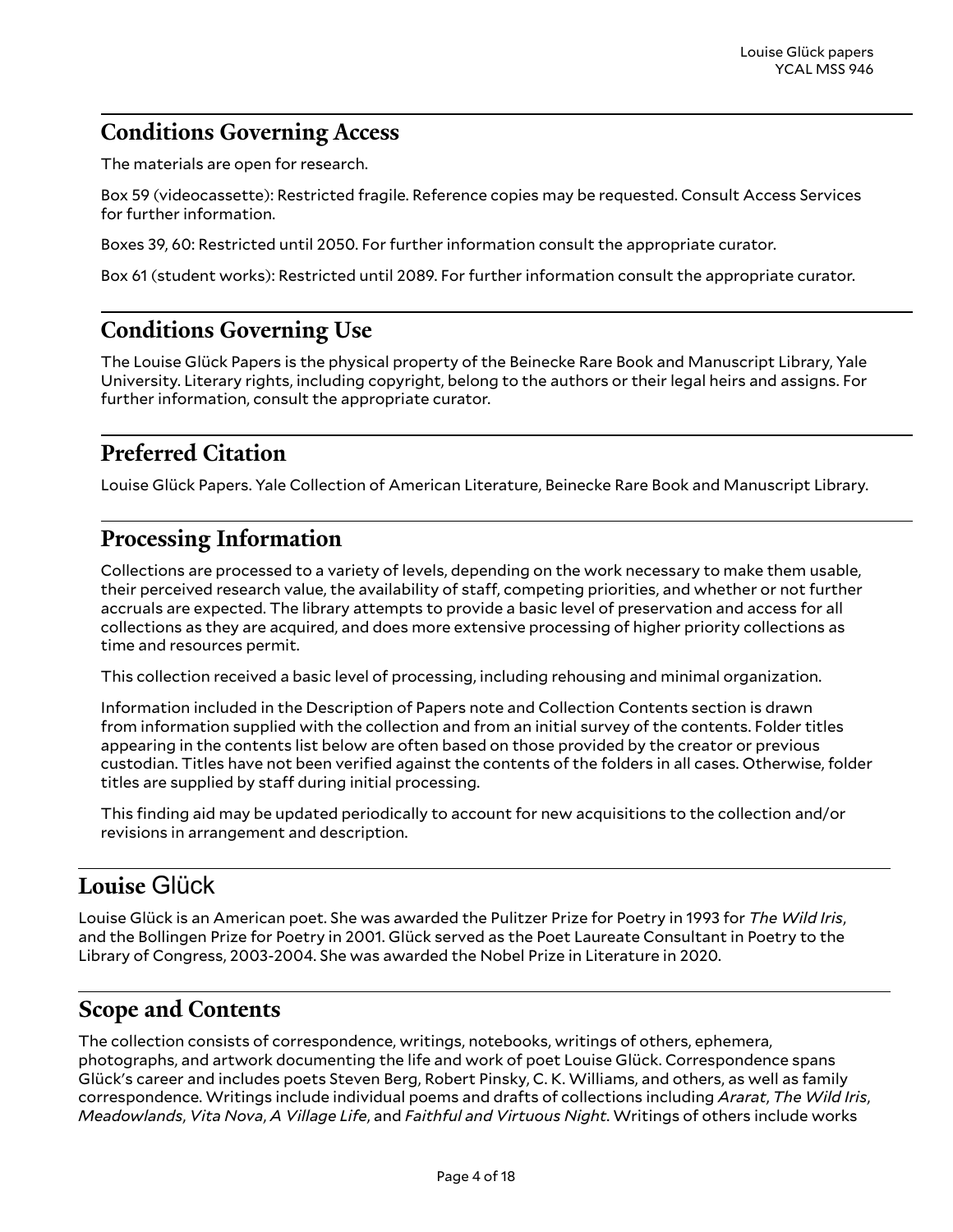by numerous writers including Steven Berg, Frank Bidart, Kathryn Davis, Robert Pinsky, Claudia Rankine, Ellen Bryant Voigt, and C. K. Williams. Artwork includes oil paintings and watercolors by Louise Glück.

### <span id="page-4-0"></span>**Arrangement**

Organized into seven series: I. Correspondence, 1950s-2005. II. Writings, 1950s-2006. III. Writings of Others, 1970s-2005. IV. Other Papers, 1950s-1990s. V. Artwork, 1958-1965. VI. Restricted Material. VII. January 2017 Acquisition, 1940-2017.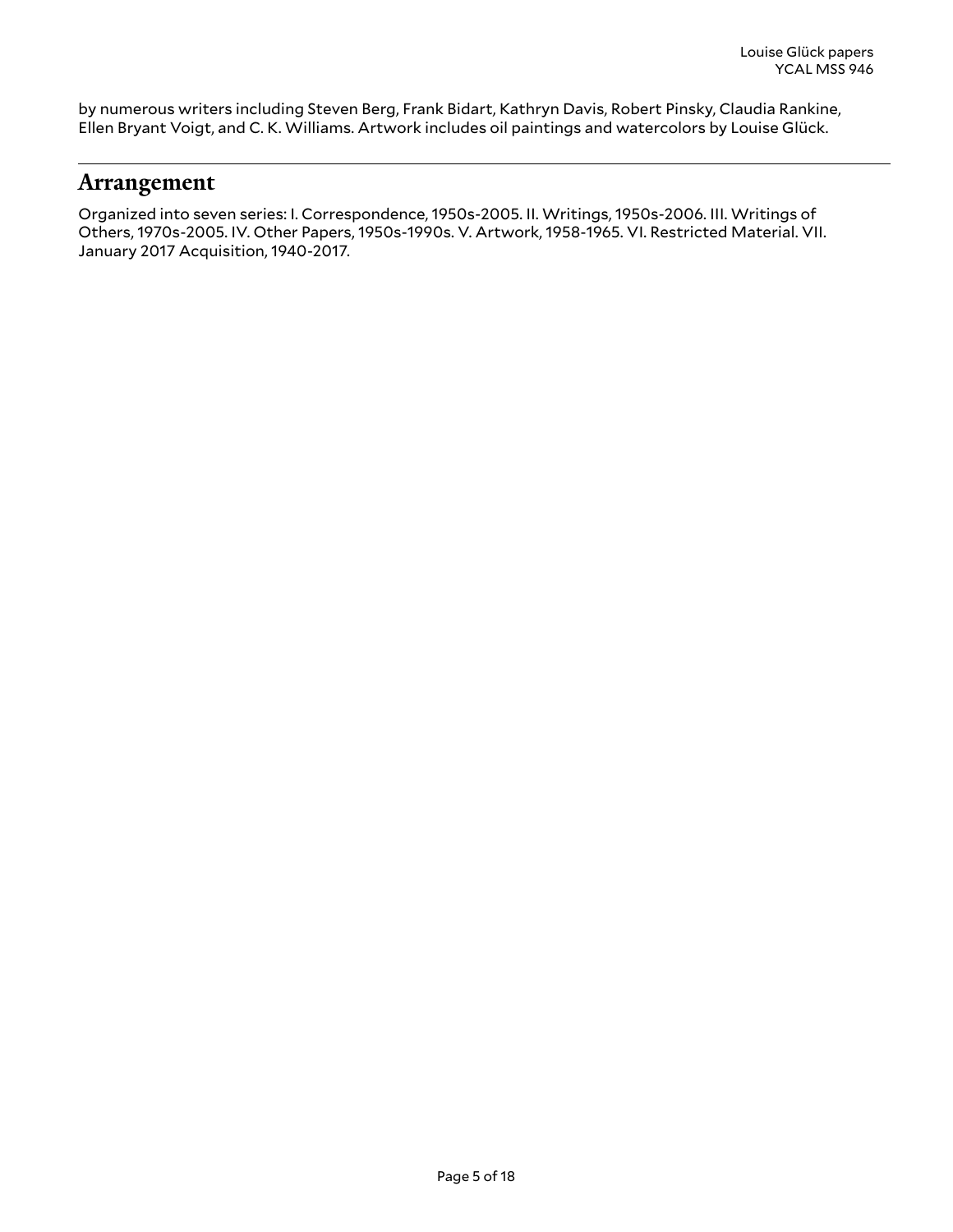# <span id="page-5-0"></span>**Collection Contents Series I: Correspondence, 1950s-2005**

<span id="page-5-1"></span>*6 linear feet (6 boxes)*

<span id="page-5-2"></span>

|       | General correspondence                               | 1960s-2005           |
|-------|------------------------------------------------------|----------------------|
| b. 14 | Althaus, Keith                                       | circa 1972           |
| b. 14 | Ball, [Sally?]                                       | circa 1993           |
| b. 14 | Barbara [Guest?]                                     | undated              |
| b. 14 | Bedient, Calvin                                      | 1983-1990            |
| b. 14 | Bell, Marvin                                         | 1971-1973            |
| b.14  | Berg, Steven - American Poetry Review<br>(6 folders) | circa<br>1980s-1990s |
| b. 14 | Burch, Eva                                           | circa 1978           |
| b. 14 | Campana, Joseph A., Jr.                              | circa 2005           |
| b. 14 | "Contracts"                                          | circa<br>1980s-1990s |
| b.14  | Dobyns, Stephen                                      | circa<br>1980s-1990s |
| b. 14 | Fan mail / requests for criticism                    | circa 2005           |
| b. 14 | Gardner, Tom - interview request                     | circa 1988           |
| b. 14 | Gargan, Carol<br>(3 folders)                         | circa 1977-1979      |
| b. 14 | Gibson, Tom                                          | circa 1972           |
| b. 14 | Gilligan, Michael                                    | circa 1975           |
| b. 14 | Hertz, Charles                                       | circa 1968, 1993     |
| b.14  | Hill, Diane E. - dreams                              | 1989                 |
| b. 15 | Hillman, Brenda<br>(3 folders)                       | 1980s                |
| b. 15 | Kennerly, Karen                                      | circa 1976           |
| b. 15 | Koestenbaum, Phyllis                                 | circa 1989-1992      |
| b. 15 | Kunitz, Stanley                                      | circa<br>1970s-1990s |
| b. 15 | "Letter and poems from Lorrie"                       | undated              |
| b. 15 | "MFA / Historical"                                   | circa 1977           |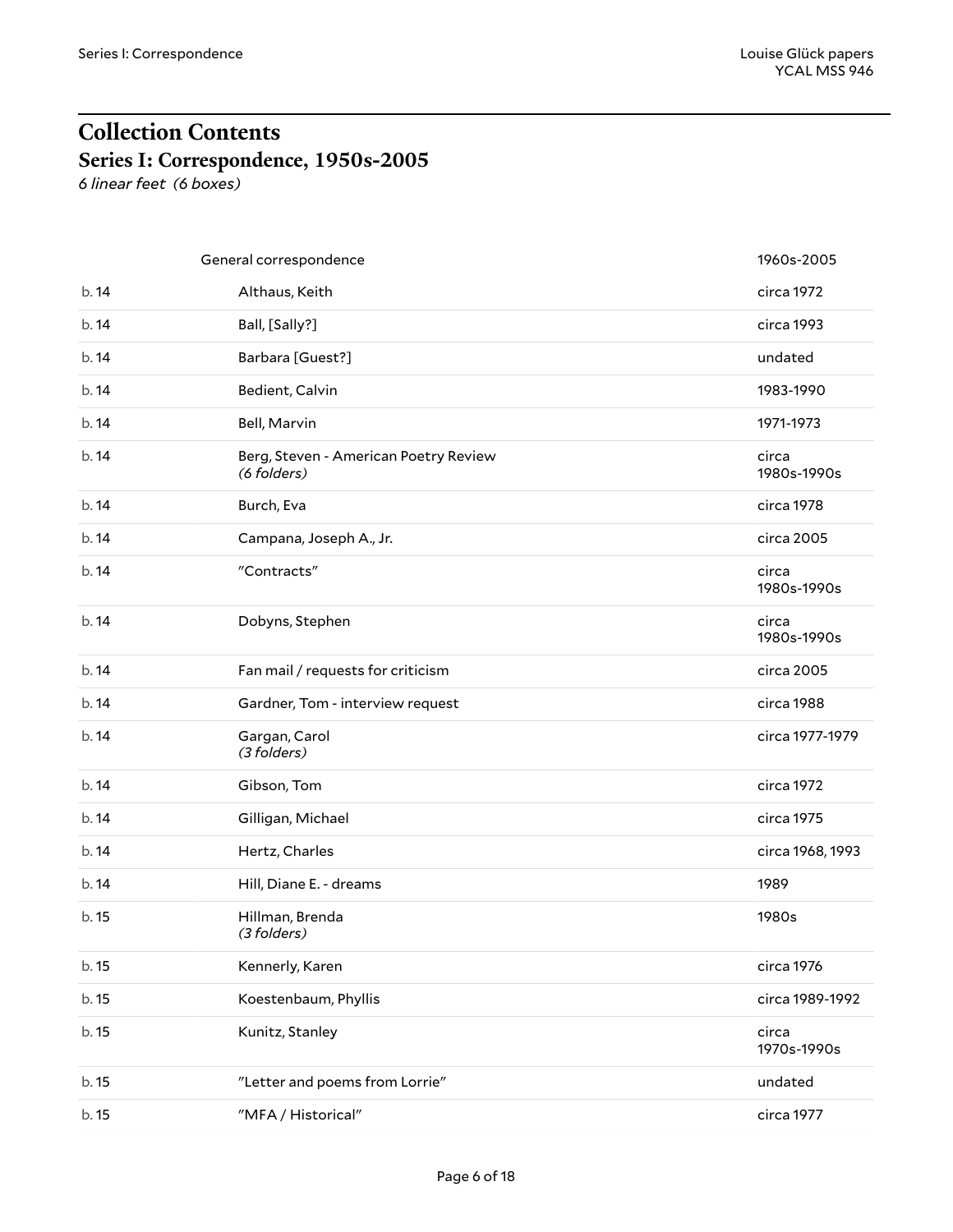#### General correspondence (continued)

<span id="page-6-1"></span><span id="page-6-0"></span>

| b. 15 | "MFA program evaluations"                                | circa 1982           |
|-------|----------------------------------------------------------|----------------------|
| b. 15 | Monley, Keith<br>(2 folders)                             | 1970s-1990s          |
| b. 15 | Moss, Sylvia                                             | undated              |
| b. 15 | [Murphy, Kay?]                                           | circa 1977           |
| b. 15 | Pinsky, Robert<br>(2 folders)                            | 1982, 1983-1984      |
| b. 15 | "Rocio"                                                  | undated              |
| b. 15 | Ryan, Michael<br>(2 folders)                             | circa 1975-1981      |
| b. 15 | Seidman, Hugh                                            | 1970s-1990s          |
| b. 15 | Simic, Charles                                           | 1989                 |
| b. 15 | Simons, Michelle - personal                              | 1980s                |
| b. 15 | Voigt, Ellen Bryant                                      | 1970s-1990s          |
| b. 15 | Williams, C.K.                                           | 1995                 |
| b. 15 | Winters, Rita A. - MFA semester study plan               | circa 1977           |
| b. 15 | Winters, Rita A. - student                               | undated              |
|       | Family correspondence                                    | 1950s-2000s          |
| b.16  | Correspondence to parents, two notebooks<br>(2 folders)  | circa<br>1950s-1960s |
| b.16  | Glück family<br>(2 folders)                              | 1960s-1970s          |
| b.16  | "Letters from L.G."<br>(5 folders)                       | 1960s-1990s          |
| b. 16 | "Letters from"                                           | undated              |
|       | Unsorted correspondence                                  | 1950s-2000s          |
| b. 17 | Unsorted correspondence and other papers<br>(17 folders) | circa<br>1970s-2004  |
| b.18  | Unsorted correspondence and other papers<br>(15 folders) | circa 1961-1996      |
| b. 19 | Unsorted correspondence and other papers<br>(15 folders) | circa<br>1956-2000s  |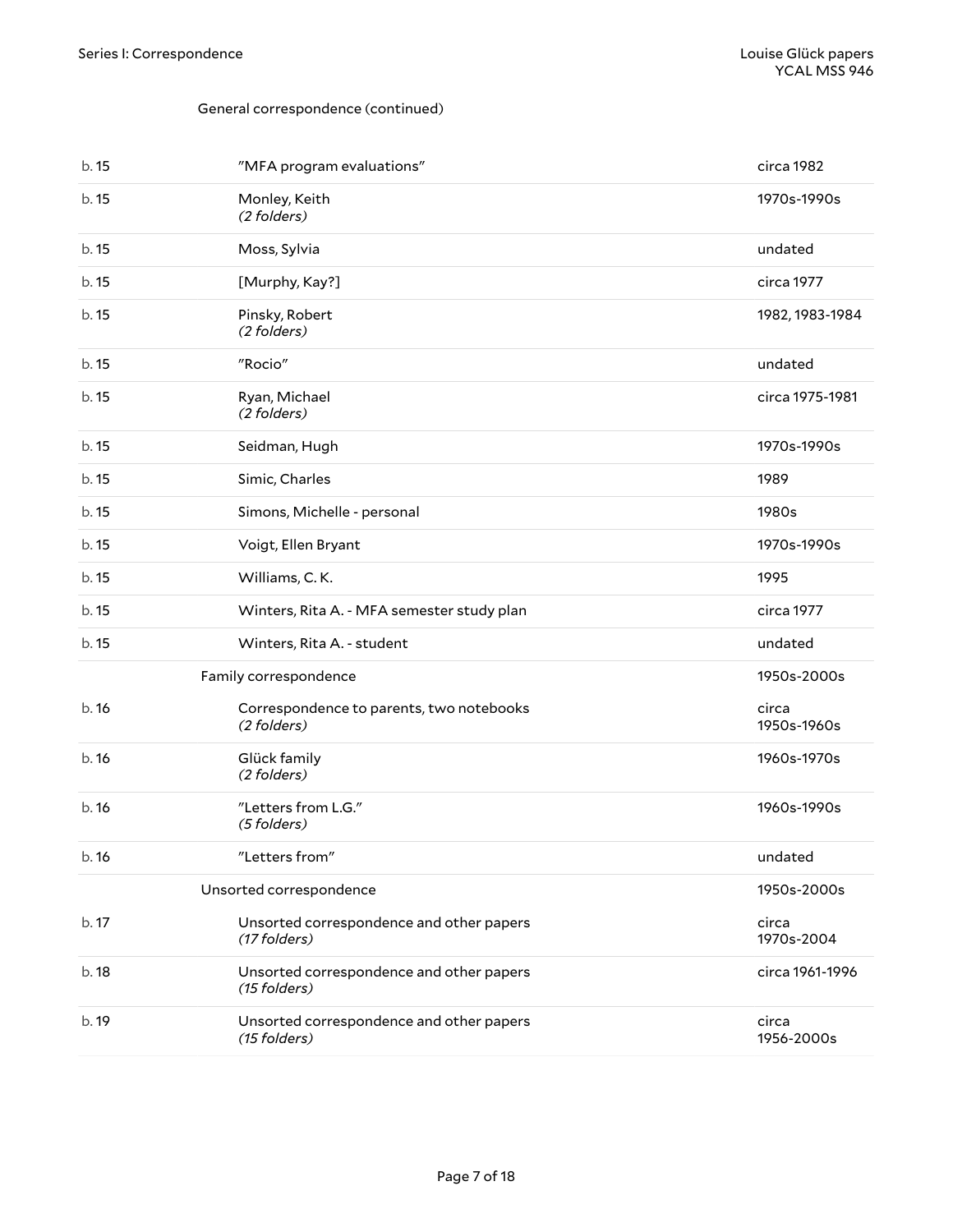# <span id="page-7-0"></span>**Series II: Writings, 1950s-2006**

*9.33 linear feet (10 boxes)*

<span id="page-7-1"></span>

|       | Alphabetical writings                                      | 1950s-2006           |
|-------|------------------------------------------------------------|----------------------|
| b.20  | Achilles<br>(4 folders)                                    | circa 1985           |
| b.20  | Annotated poems<br>(4 folders)                             | undated              |
| b. 20 | Ararat<br>(5 folders)                                      | undated              |
| b. 20 | Averno<br>(11 folders)                                     | circa 2006           |
| b. 21 | Averno<br>(8 folders)                                      | circa 2006           |
| b. 21 | "Book 5"<br>(3 folders)                                    | undated              |
| b. 21 | "Clear Morning from The Wild Iris, p.7"                    | undated              |
| b. 21 | "Copies - Heaven and Earth," poems                         | undated              |
| b. 21 | "Copies of ret. poems"                                     | undated              |
| b. 21 | "Daises" and other poems"                                  | undated              |
| b. 21 | Descending Figure<br>(2 folders)                           | circa 1980           |
|       | Includes photograph.                                       |                      |
| b. 25 | Descending Figure with Lullaby," sheet music               | 1986                 |
| b. 21 | The Dream of Mourning                                      | undated              |
| b. 21 | "Early Iris"                                               | undated              |
| b. 21 | "Early poems"<br>(2 folders)                               | circa 1965-1966      |
| b.21  | "Early poems and lines"<br>Includes reviews and responses. | circa<br>1950s-1960s |
| b. 21 | Firstborn article and poems                                | circa<br>1960s-1980s |
| b. 21 | "Friends poems"                                            | circa 1970s          |
| b. 21 | "Goddard Poetry Colloquium" and "The Murderess"            | undated              |
| b. 21 | "The Happy Heart - Wild Iris"<br>(2 folders)               | undated              |
| b. 22 | The House on Marshland, typescript                         | 1974                 |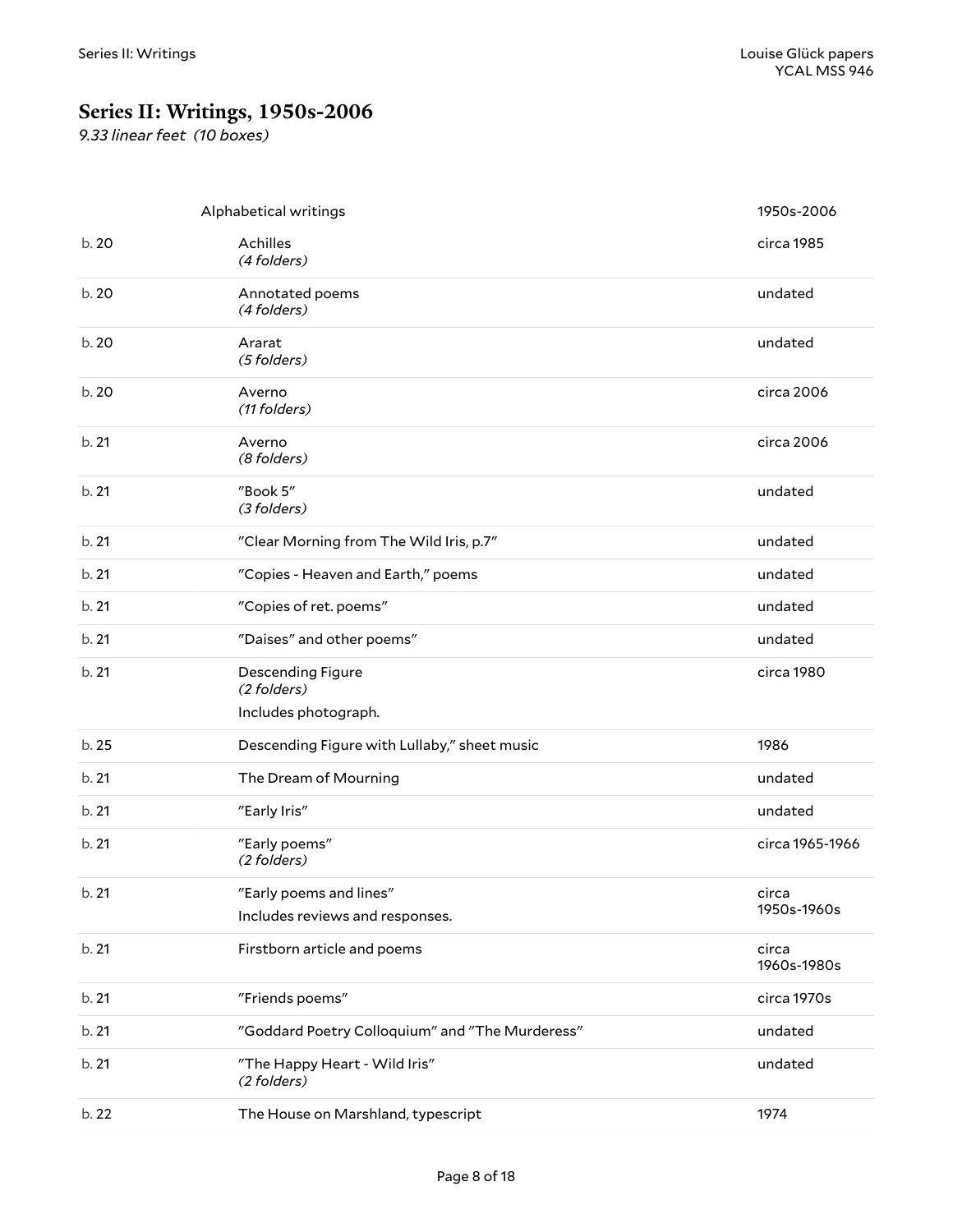#### Alphabetical writings (continued)

| b. 22 | "Ithaca from Meadowlands P.12"                                     | undated         |
|-------|--------------------------------------------------------------------|-----------------|
| b. 22 | El Lirio Silvestre (Wild Iris)                                     | circa 1992      |
| b. 22 | "Louise"                                                           | undated         |
| b. 22 | "MFA writing program"                                              | undated         |
| b. 22 | "Poems - Marshland"                                                | circa 1975      |
| b. 22 | Meadowlands<br>(5 folders)                                         | circa 1997      |
| b. 22 | "My Birthplace," typescript                                        | undated         |
| b.22  | "New poems"                                                        | undated         |
| b. 22 | "Night Migrations"                                                 | undated         |
| b. 22 | "No Go"                                                            | circa 1970s     |
| b.22  | "Nocturne Lamentations: Descending Figure"                         | 1981            |
| b. 22 | "Noodle Junction," typescript                                      | undated         |
| b. 22 | "Old editions"                                                     | circa 1962      |
| b. 22 | "On Night Song," "Disruption, Hesitation, Silence" and other poems | undated         |
| b. 22 | "Pagan / Mt. Sinai - Book 5"                                       | undated         |
| b. 22 | "Proofs and theories"                                              | undated         |
| b. 22 | "Prose"                                                            | undated         |
| b. 22 | Red workbook, containing poems, correspondence and other material  | circa 1980      |
| b. 22 | "A Romance" and other writings                                     | undated         |
| b.22  | School papers                                                      | 1960s           |
| b.23  | The Seven Ages<br>(22 folders)                                     | circa 2001      |
| b. 24 | "Stetson - L. Glück"                                               | undated         |
| b. 24 | "Stories", various publishing letters                              | 1960s-1990s     |
| b. 24 | "Talk", typescript sent to Beatrice Glück                          | 1989            |
| b. 24 | "Trillium, from The Wild Iris, pg. 4"                              | circa 1992      |
| b. 24 | Vita Nova<br>(6 folders)                                           | circa 1997-1999 |
| b. 24 | "Vita Nova," and "The Seven Ages"                                  | undated         |
| b. 24 | The Wild Iris<br>(4 folders)                                       | circa 1992      |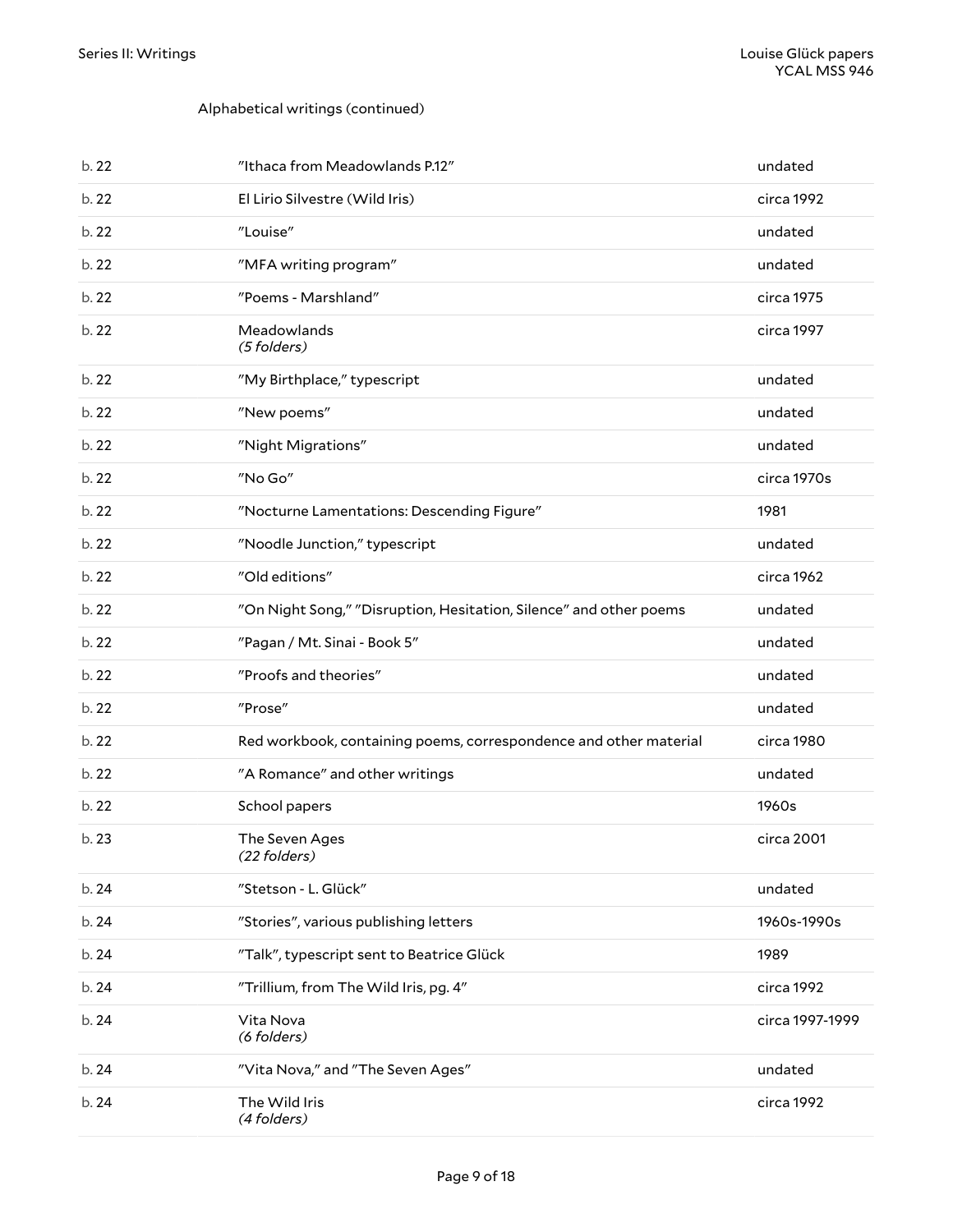#### Alphabetical writings (continued)

<span id="page-9-1"></span><span id="page-9-0"></span>

| b. 24 | "Xerox," poems                                     | undated              |
|-------|----------------------------------------------------|----------------------|
| b.24  | "Xerox - 15 copies each," poems                    | undated              |
| b.24  | "Xerox copies - Vita story"                        | undated              |
| b.24  | Yellow binder, poems                               | undated              |
|       | Contains plant pressing.                           |                      |
|       | Notebooks                                          | 1957-1960s           |
| b.26  | School notebooks<br>(2 folders)                    | circa 1957-1959      |
| b.27  | School notebooks<br>(3 folders)                    | circa 1960           |
| b.27  | <b>Notebooks</b><br>(7 folders)                    | 1950s-1960s          |
|       | Contains plant pressings.                          |                      |
| b.27  | Poetry quotes, homemade booklet                    | undated              |
| b.27  | Binder notebook                                    | undated              |
|       | Unsorted writings                                  | 1960s-2000s          |
| b.28  | Unsorted writings and other papers<br>(33 folders) | circa<br>1960s-2000s |
| b.29  | Unsorted writings and other papers<br>(15 folders) | circa<br>1960s-2000s |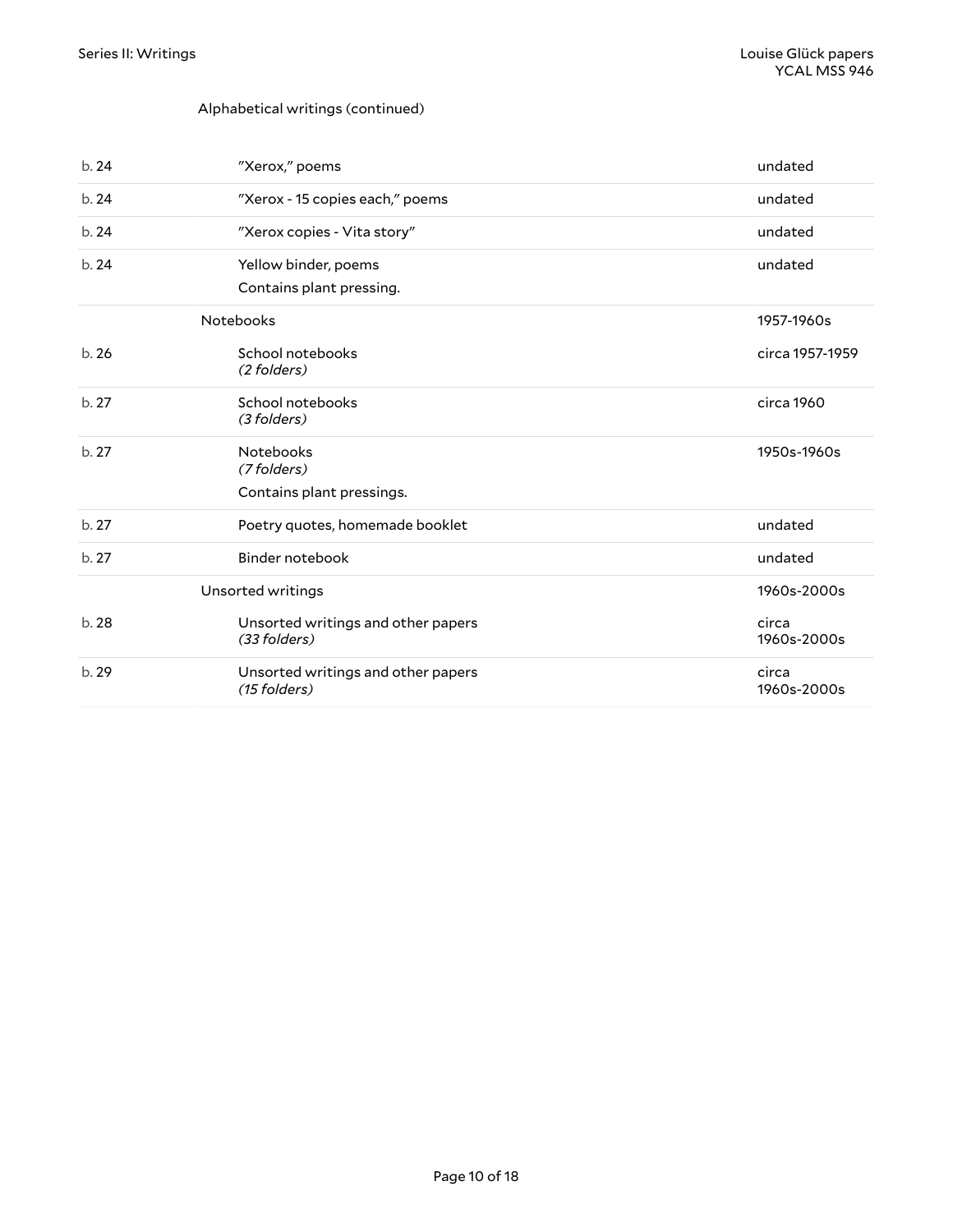# <span id="page-10-0"></span>**Series III: Writings of Others, 1970s-2005**

*7.42 linear feet (8 boxes)*

| b.30  | Bailey, Michele - 1998 State Poet Selection, binder                                                                                                                                                                                                                            | 1998                 |
|-------|--------------------------------------------------------------------------------------------------------------------------------------------------------------------------------------------------------------------------------------------------------------------------------|----------------------|
| b. 30 | Ball, Sally - "From Their Windows"                                                                                                                                                                                                                                             | undated              |
| b. 30 | Ball, Sara - poems                                                                                                                                                                                                                                                             | undated              |
| b.30  | Baxter, Charles - "Poor Devil"                                                                                                                                                                                                                                                 | undated              |
| b.30  | [Benton, Lee Hampton?] - poems<br>(2 folders)                                                                                                                                                                                                                                  | undated              |
|       | Contains typescript of "Two Trees," by Ellen Bryant Voigt.                                                                                                                                                                                                                     |                      |
| b. 30 | Berg, Stephen - poems<br>(7 folders)                                                                                                                                                                                                                                           | 1990s-2000s          |
|       | Contains "From Rimbaud," "Halo," "Oblivion," and various poems.                                                                                                                                                                                                                |                      |
| b. 30 | Bidart, Frank - poems<br>(35 folders)                                                                                                                                                                                                                                          | undated              |
|       | Contains "Desire," "For Bill Nestrick (1941-96)," "For the Twentieth Century,"<br>"Heart Beat," "Legacy," "Luggage," "Music Like Dirt," "The Poem is a Veil,"<br>"The Second Hour of the Night," "Star Dust," and other poems. Also contains<br>correspondence and interviews. |                      |
| b.31  | Bidart, Frank - poems<br>(16 folders)                                                                                                                                                                                                                                          | undated              |
|       | Contains "Watching the Spring Festival," and "You Didn't Write, You Rewrote".                                                                                                                                                                                                  |                      |
| b. 32 | Brown, Stephanie - "Allegory of the Supermarket"                                                                                                                                                                                                                               | undated              |
| b.32  | Campana, Joseph - "On Not Defending Poetry," and "Seraphic Monologues"<br>(2 folders)                                                                                                                                                                                          | circa 2005           |
| b.32  | Campbell, Mary Baine - "Trouble"                                                                                                                                                                                                                                               | undated              |
| b. 32 | Chiasson, Dan - "Coda: The Poet," and "Natural History"                                                                                                                                                                                                                        | circa 2004           |
|       | (2 folders)                                                                                                                                                                                                                                                                    |                      |
| b.32  | Clarke, Kevin Jeffery - "The World in Front of Us"                                                                                                                                                                                                                             | undated              |
| b.32  | Convisser, Julie - "The Tooth from the Shell"                                                                                                                                                                                                                                  | 1991                 |
| b.32  | Davis, Kathryn - writings<br>(15 folders)                                                                                                                                                                                                                                      | circa<br>1990s-2000s |
|       | Contains "The Girl who Trod on a Loaf," "The Thin Place," "Versailles," and "The<br>Walking Tour".                                                                                                                                                                             |                      |
| b. 33 | Davis, Kathryn - "The Walking Tour"<br>(2 folders)                                                                                                                                                                                                                             | circa 1999           |
| b. 33 | Derry, Alice - "MFA writing program"                                                                                                                                                                                                                                           | circa 1980           |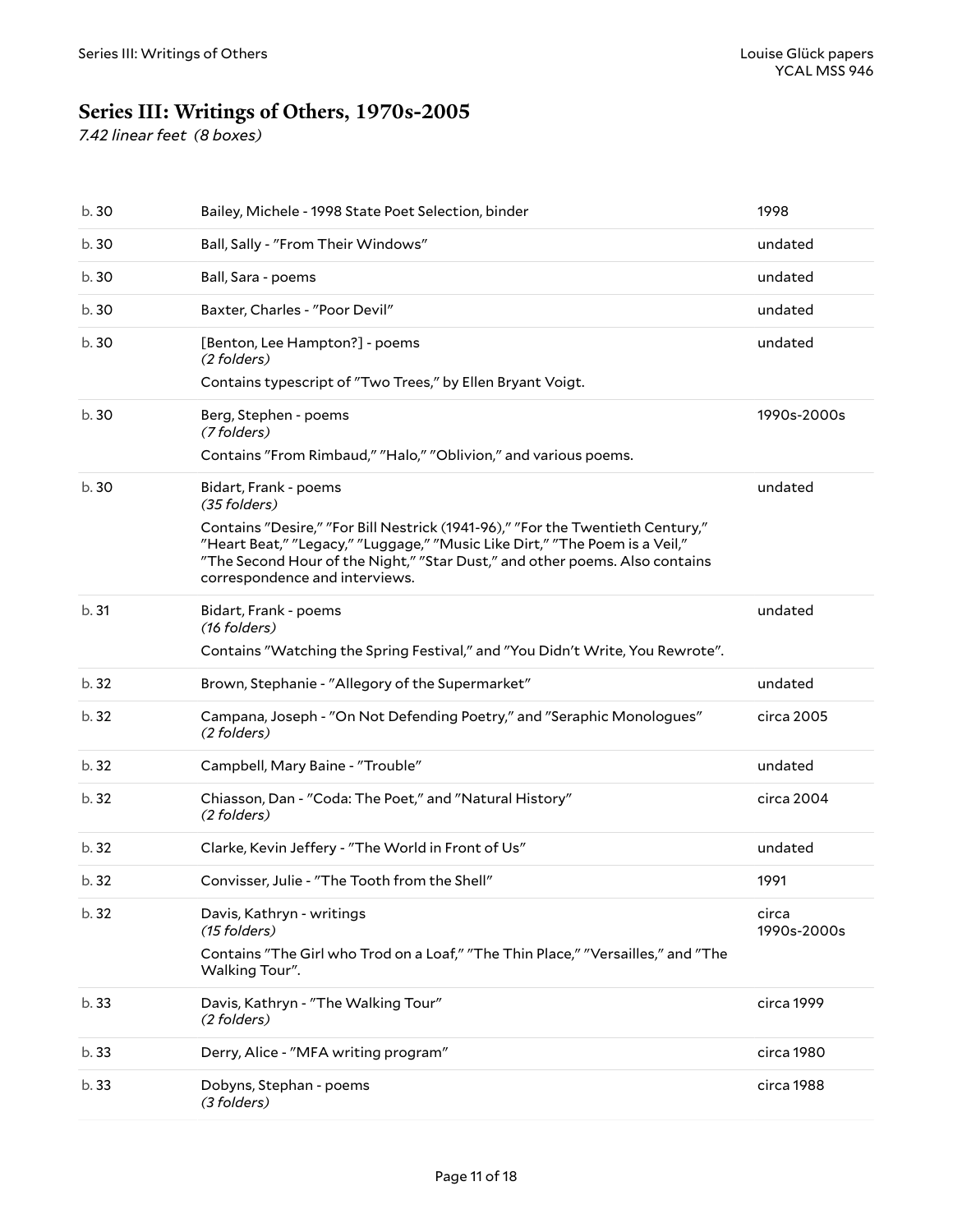| b.33  | Fisher, Jessica - poems<br>(3 folders)                                                                                                                                    | circa 2006 |
|-------|---------------------------------------------------------------------------------------------------------------------------------------------------------------------------|------------|
| b.33  | Fletcher, Luellen - "Honor's Thesis in English"                                                                                                                           | circa 1979 |
| b.33  | Forché, Carolyn - "Two poems"                                                                                                                                             | circa 2000 |
| b.33  | Gildroy, Doreen - "The Little Field of Self"                                                                                                                              | undated    |
| b.33  | Gillett, Michelle - "MFA program for writers"                                                                                                                             | circa 1981 |
| b. 33 | Goldensohn, Lorrie - "Occupying Forces"                                                                                                                                   | circa 1994 |
| b.33  | Graham, Jorie - poems<br>(3 folders)                                                                                                                                      | undated    |
|       | Contains "Materialism," and "Tourists."                                                                                                                                   |            |
| b. 33 | Halliday, Lisa - "Stump Louie"                                                                                                                                            | undated    |
| b. 33 | Hopler, Jay - poems<br>(8 folders)                                                                                                                                        | circa 2005 |
|       | Contains "Green Squall," and other poems.                                                                                                                                 |            |
| b.33  | Huyler, Frank - "The Mercury Cure"                                                                                                                                        | circa 1994 |
| b.34  | Kaufman, Debra - "Debra - Sisyphus"                                                                                                                                       | circa 1980 |
| b.34  | Kaufman, Debra Nystrom - "MFA writing program"                                                                                                                            | circa 1980 |
| b.34  | Kennerly, Karen - "Invention of Tourism"                                                                                                                                  | circa 1998 |
| b.34  | Kitchen, Judith - "The Woods Around it", photocopies                                                                                                                      | 1993       |
| b.34  | Kunitz, Stanley - "King of the River"                                                                                                                                     | undated    |
| b.34  | Levin, Dana - poems<br>(8 folders)                                                                                                                                        | undated    |
|       | Contains "Bridge of Light," "Glass Book," "Heroics of Style," "In the Surgical<br>Theatre," and other poems.                                                              |            |
| b. 34 | Lewis, Nancy Sherman - "MFA writing program evaluation"                                                                                                                   | circa 1979 |
| b.34  | Longenbach, James - writings<br>(6 folders)                                                                                                                               | circa 2005 |
|       | Contains "Allegory," "Draft of a Letter," "The Hours of the Night," "Loggernaut<br>reading series - Summer 2005," "Route," "Undiscovered Country," and other<br>writings. |            |
| b.34  | Margulies, [Donald?] - "Regarding Ellen Pinsky"                                                                                                                           | undated    |
| b.34  | McDowell, Michael McEachern - memorial pamphlet                                                                                                                           | 1999       |
| b.34  | McMichael, James - "Setting is the Chance"                                                                                                                                | circa 1992 |
| b. 34 | Middleton, Anne - "Memories of Bill Nestrick"                                                                                                                             | 2000       |
| b.34  | Muske-Dukes, Carol - "Epitaph: A Novel"                                                                                                                                   | undated    |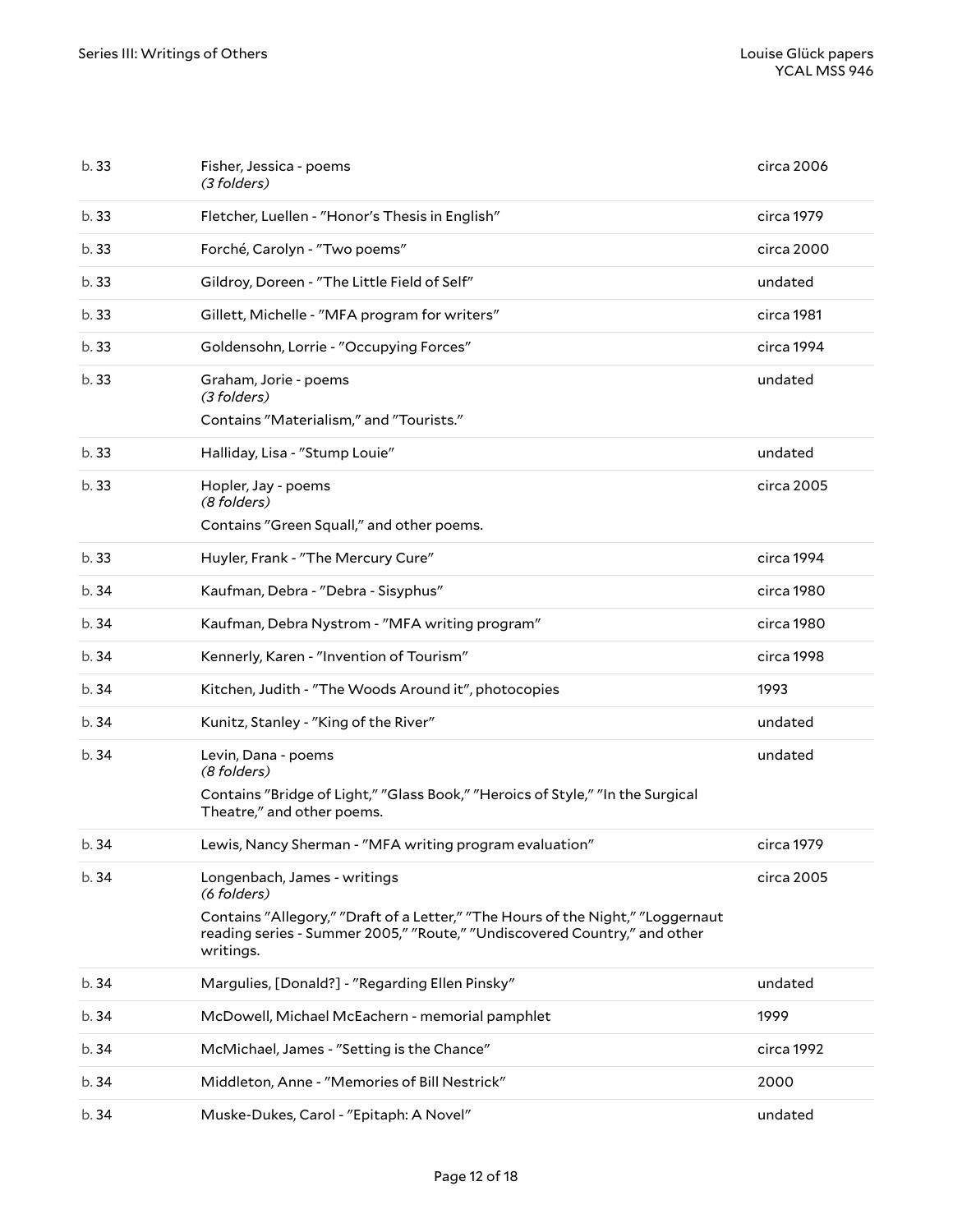| b.34  | Nealon, Chris - "Adultery"                                                                                                                                                                                                                                                                                                                                                                                          | circa 1991           |
|-------|---------------------------------------------------------------------------------------------------------------------------------------------------------------------------------------------------------------------------------------------------------------------------------------------------------------------------------------------------------------------------------------------------------------------|----------------------|
| b.34  | Nystrom, Debra - "A Quarter Turn"                                                                                                                                                                                                                                                                                                                                                                                   | circa 1990           |
| b.34  | Pecor, Claudia Amanda - "Tea Leaves and Dark Water"                                                                                                                                                                                                                                                                                                                                                                 | undated              |
| b.34  | Pinsky, Ellen - writings<br>(7 folders)<br>Contains "Sitcome Verité," "American Culture and the Voice of Poetry," and<br>"Mortal Gifts".                                                                                                                                                                                                                                                                            | circa<br>1990s-2000s |
| b.35  | Pinsky, Robert - writings<br>(42 folders)<br>Contains "At the Worcester Museum," "A Book of Odes," "A Brief Guide to the<br>Sounds of Poetry in English," "A Dialogue Between Poetry and Grief," "Invitation<br>to Poetry," "The Game," "First Things to Hand," "Gulf Music," "Isolt," "Jersey Rain,"<br>material regarding King David, "Knight's Prayer," "Samurai Song," various lecture<br>material, and essays. | circa<br>1990s-2000s |
| b.36  | Pinsky, Robert - writings<br>(17 folders)<br>Contains "The Life of David," "Machine," "Chorus," "Ode to Meaning," "Rhythm<br>and Measure in Spaces," "Stamford Address," "Vessel," "Porch Steps," "The Want<br>Bone," miscellaneous poems, writings, and translations.                                                                                                                                              | circa<br>1990s-2000s |
| b.36  | Raab, Lawrence - "Permanence"<br>(2 folders)                                                                                                                                                                                                                                                                                                                                                                        | circa 1997           |
| b.36  | Rankine, Claudia - "Nothing in Nature is Private"                                                                                                                                                                                                                                                                                                                                                                   | undated              |
| b.36  | Reece, Spencer - "The Clerk's Tale"<br>(2 folders)                                                                                                                                                                                                                                                                                                                                                                  | circa 2003           |
| b.36  | Reynolds, Gay - poems and correspondence                                                                                                                                                                                                                                                                                                                                                                            | undated              |
| b.36  | Rhodes, Martha - poems<br>(2 folders)<br>Contains "At the Gate," and "Perfect Disappearance".                                                                                                                                                                                                                                                                                                                       | circa 1990s          |
| b.36  | Rosenberg, David - "Congregation: Contemporary Writers Read the Jewish Bible"                                                                                                                                                                                                                                                                                                                                       | circa 2000           |
| b.36  | Rose, Rachel - poems<br>(2 folders)<br>Contains "Archipelago," and "Bright Kingdom".                                                                                                                                                                                                                                                                                                                                | circa 1991-1994      |
| b.36  | Ryan, Michael - poems<br>(2 folders)                                                                                                                                                                                                                                                                                                                                                                                | circa 1978           |
| b.36  | Selinger, Eric - "It Meant I Loved: Louise Gluck's Ararat"                                                                                                                                                                                                                                                                                                                                                          | circa 1993           |
| b.36  | Shore, Jane - "Music Minus One"                                                                                                                                                                                                                                                                                                                                                                                     | undated              |
| b.36  | Siken, Richard - poems<br>(4 folders)<br>Contains "Crush," and "Litany in which Certain Things are Crossed Out".                                                                                                                                                                                                                                                                                                    | circa 2000s          |
| b. 36 | Slate, Ron - "The Incentive of the Maggot"                                                                                                                                                                                                                                                                                                                                                                          | undated              |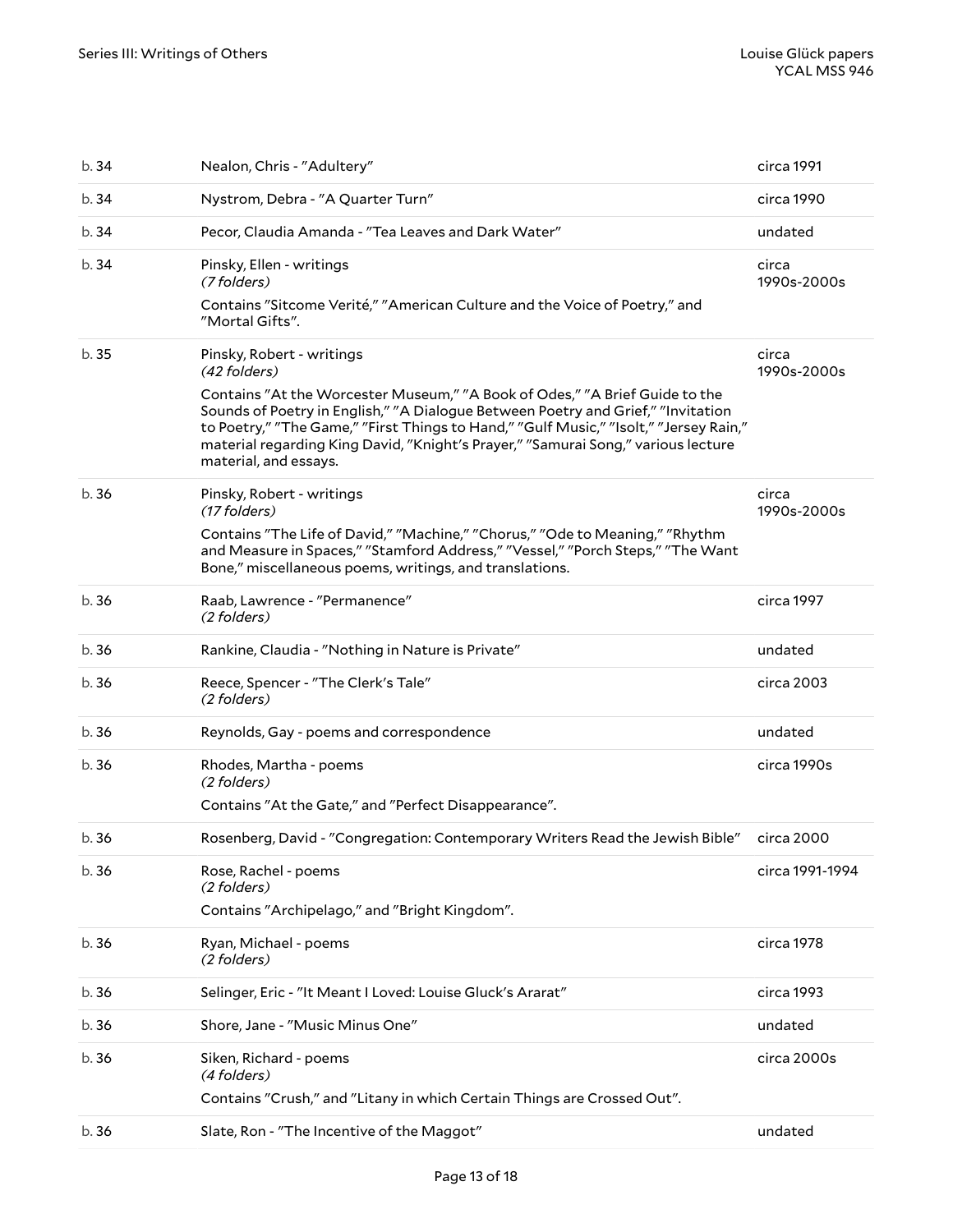| b.36  | Steckel, Christine - MFA program<br>(2 folders)                                                                                                           | circa 1981      |
|-------|-----------------------------------------------------------------------------------------------------------------------------------------------------------|-----------------|
| b.36  | Stewart, Stephanie - "A Reckoning"<br>(5 folders)                                                                                                         | circa 1998-2000 |
| b.37  | Stockwell, Samn - "Recital"                                                                                                                               | undated         |
| b.37  | Streckfus, Peter - "The Cuckoo"<br>(3 folders)                                                                                                            | undated         |
| b. 37 | Theoharis, Theoharis C. - "Cavafy Poems"                                                                                                                  | circa 1998      |
| b.37  | Ungerer, Kathryn - "Eternity"                                                                                                                             | undated         |
| b.37  | Vincent, John - "Prick"                                                                                                                                   | circa 2000      |
| b.37  | Voigt, Ellen Bryant - poems<br>(7 folders)                                                                                                                | undated         |
|       | Contains "The Art of Distance," annotated poems, "The Feeder," "The Forces of<br>Plenty," "Messenger" reviews, "Song and Story," and various other works. |                 |
| b.37  | Weiner, Joshua - "From the World's Room: Poems"                                                                                                           | circa 2001      |
| b.37  | Wenderoth, Joe - "Disfortune"                                                                                                                             | undated         |
| b.37  | Williams, C. K. - poems<br>(2 folders)                                                                                                                    | circa 1997-1998 |
|       | Contains "Repair".                                                                                                                                        |                 |
| b.37  | "The Prodigal Son", unknown author                                                                                                                        | undated         |
| b.37  | "Regarding Streckfus" notes                                                                                                                               | undated         |
| b.37  | "Therapist Play", unknown author                                                                                                                          | undated         |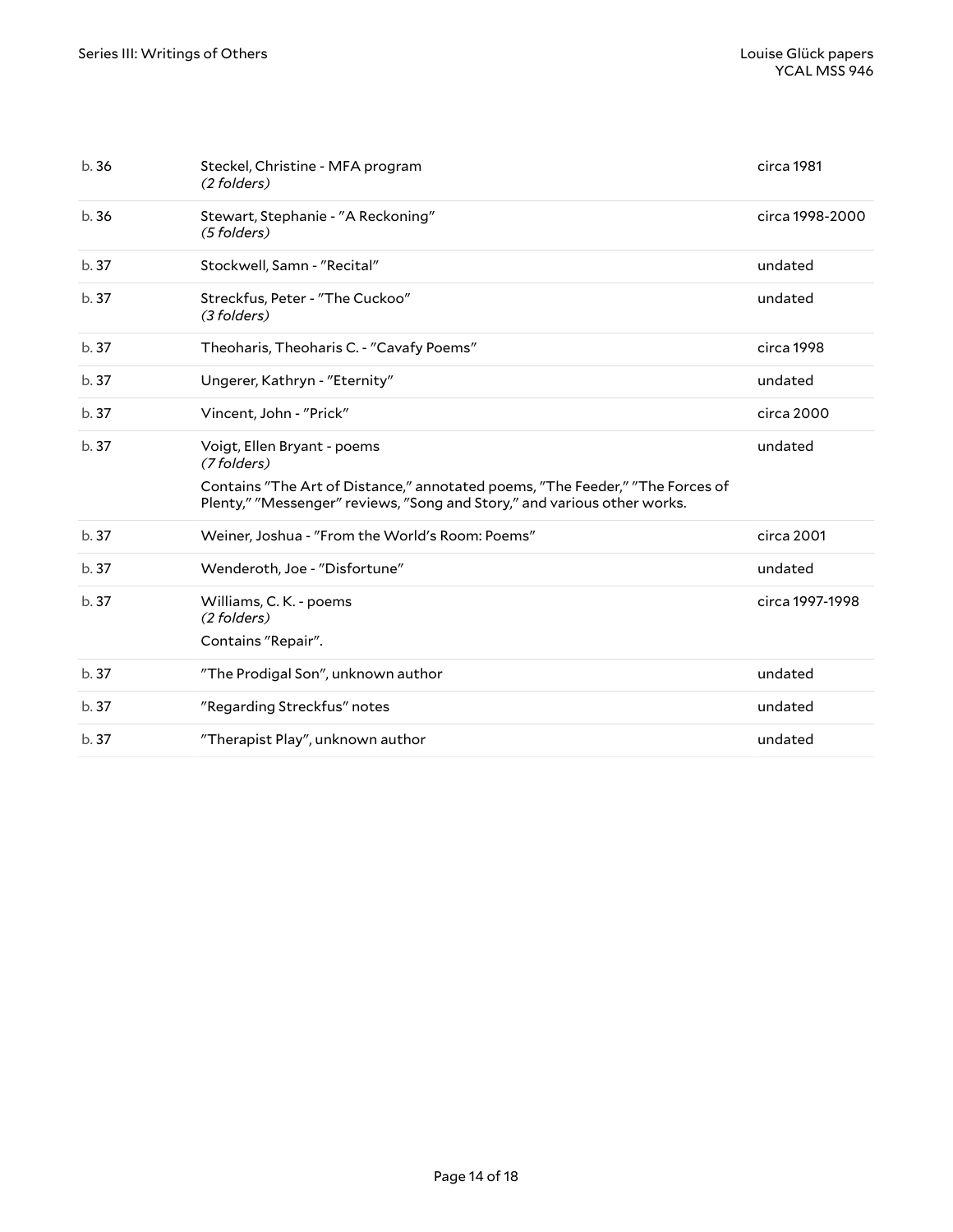## <span id="page-14-0"></span>**Series IV: Other Papers, 1950s-1990s**

*1 linear foot (1 box)*

<span id="page-14-2"></span><span id="page-14-1"></span>

|       | Ephemera                                   | 1991, undated        |
|-------|--------------------------------------------|----------------------|
| b.38  | National Portrait Gallery bookmark         | undated              |
| b. 38 | Drivers License and DMV material           | 1991                 |
| b. 38 | Key                                        | undated              |
| b.38  | Flatware knife and fork                    | undated              |
|       | Photographs                                | 1950s-1990s          |
|       |                                            |                      |
| b. 38 | Northfield photographs                     | circa 1960s          |
| b.38  | "Misc.," photographs with printed material | circa<br>1950s-1970s |
| b.38  | Photographs of Louise Glück                | 1950s-1980s          |
| b. 38 | Photographs with negatives                 | circa 1990s          |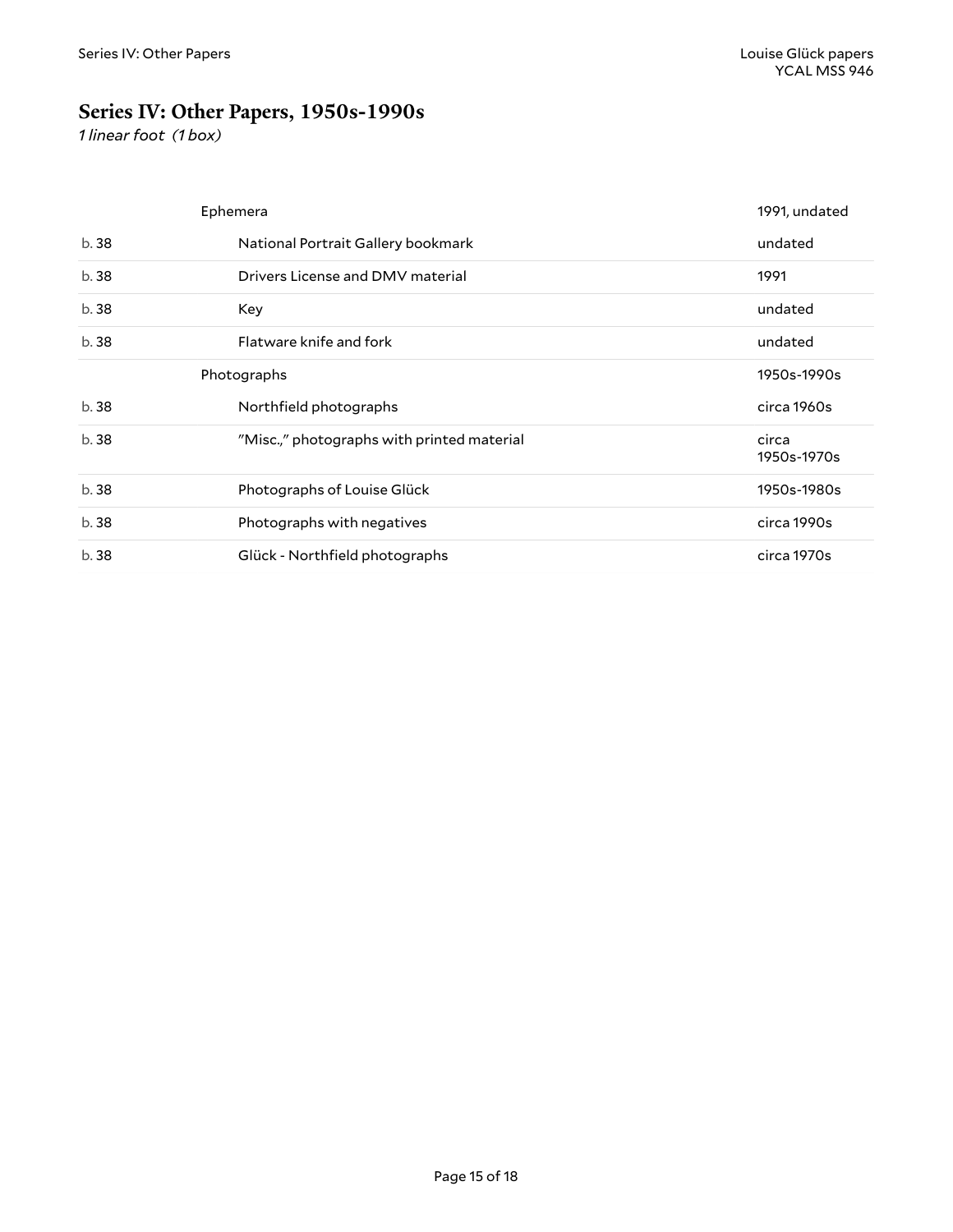## <span id="page-15-0"></span>**Series V: Artwork, 1958-1965, undated**

*7.67 linear feet (5 boxes) + 8 art*

| $b.1$ (Art)      | Untitled, by Louise Glück, oil on canvas             | undated |
|------------------|------------------------------------------------------|---------|
| $b.2$ (Art)      | Untitled, by Louise Glück, oil on canvas             | 1965    |
| $b.3$ (Art)      | Untitled, by Louise Glück, oil on canvas             | 1959    |
| $b.4$ (Art)      | Untitled, by Louise Glück, oil on canvas             | 1963    |
| $b.5$ (Art)      | Nude with Blond Hair, by Louise Glück, oil on canvas | 1963    |
| $b.6$ (Art)      | Untitled, by Louise Glück, oil on canvas             | 1958    |
| $b.7$ (Art)      | Portrait of Louise Glück, by Monte Goerner, pastel   | 1963    |
| b. 8 (Oversize)  | Untitled, by Louise Glück, watercolor and pastel     | 1962    |
| b. 9 (Oversize)  | Untitled, by Louise Glück, watercolor and pastel     | 1965    |
| b. 10 (Oversize) | Untitled, by Louise Glück, watercolor and pastel     | 1962    |
| b. 11 (Oversize) | Untitled drawing, by Louise Glück, pencil            | undated |
| b. 12 (Oversize) | Untitled, by Louise Glück, watercolor and pastel     | 1962    |
| b.13 (Art)       | Untitled, by Louise Glück, oil on canvas             | 1961    |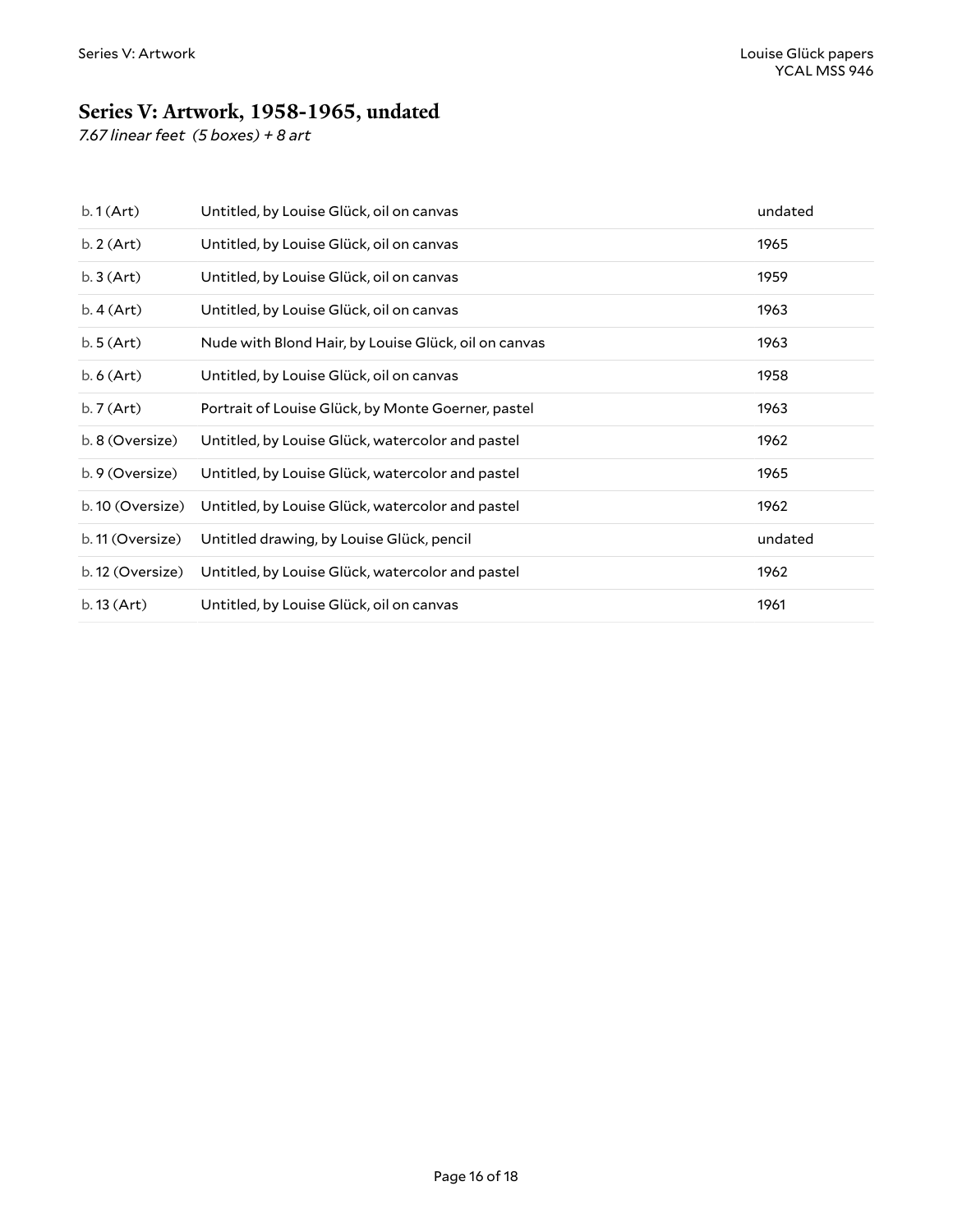### <span id="page-16-0"></span>**Series VI: Restricted material**

*1 linear foot (1 box)*

Restricted until 2050. For further information consult the appropriate curator.

b. 39